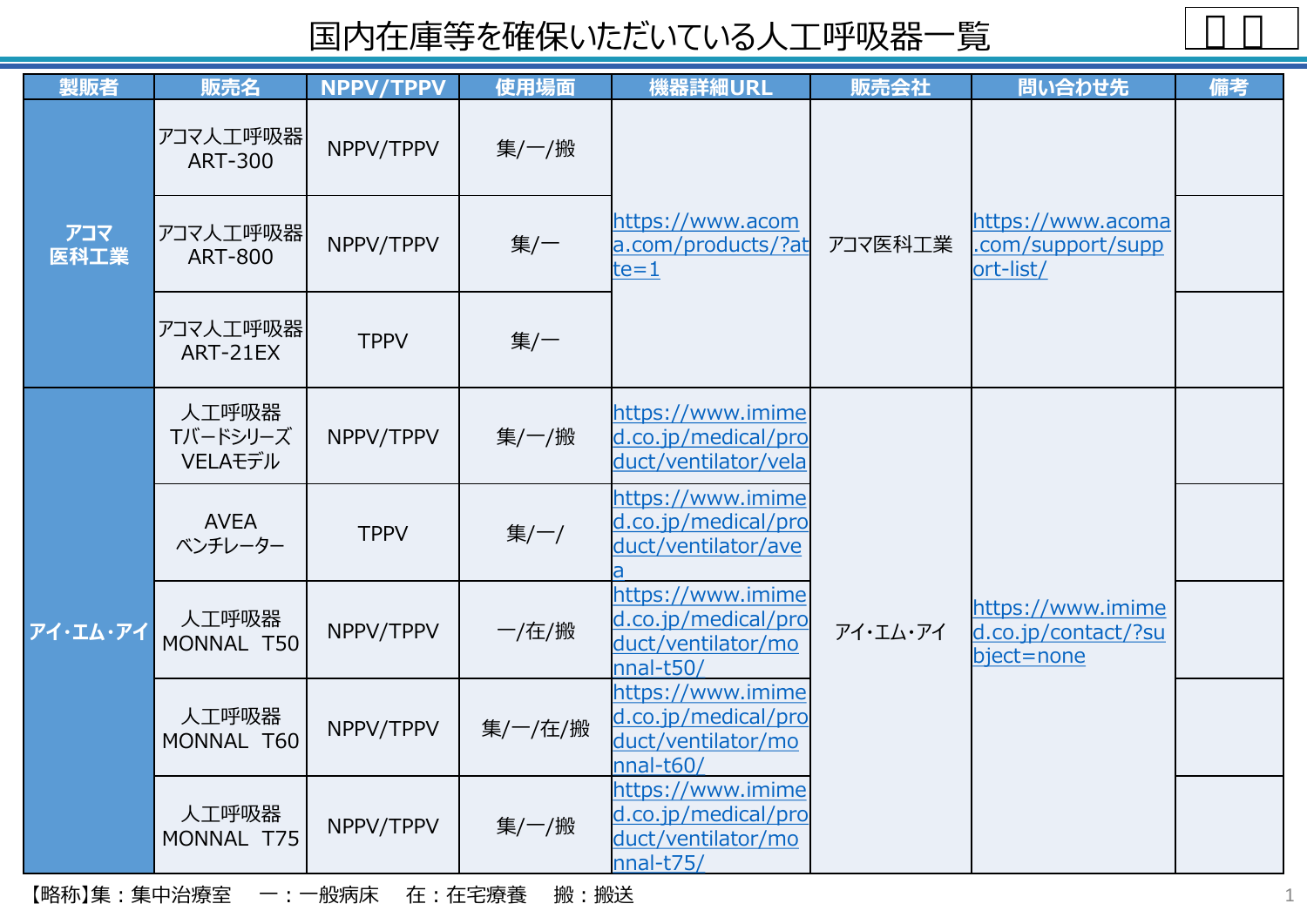| 製販者          | 販売名                                                   | NPPV/TPPV 使用場面 |      | 機器詳細URL                                                                        | 販売会社         | 問い合わせ先                                         | 備考      |
|--------------|-------------------------------------------------------|----------------|------|--------------------------------------------------------------------------------|--------------|------------------------------------------------|---------|
| フクダ電子<br>(株) | サーボベンチレータシステム<br><servo-u></servo-u>                  | NPPV/TPPV      | 集/一  | https://www.fukuda.<br>co.jp/medical/produ<br>cts/ventilator/servou<br>.html   |              | https://www.fuku<br>da.co.jp/form/me<br>dical/ |         |
|              | サーボベンチレータシステム<br>SERVO-i アダルト                         | NPPV/TPPV      | 集/一  | https://www.fukuda.<br>co.jp/medical/produ<br>cts/ventilator/servoi<br>html    |              |                                                | 成人・小児用  |
|              | サーボベンチレータシステム<br>$<$ SERVO-n $>$                      | NPPV/TPPV      | 集/一  | https://www.fukuda.<br>co.jp/medical/produ<br>cts/ventilator/servon<br>.html   |              |                                                | 小児/新生児用 |
|              | サーボベンチレータシステム<br><servo-air></servo-air>              | NPPV/TPPV      | 集/一  | https://www.fukuda.<br>co.jp/medical/produ<br>cts/ventilator/servo<br>air.html | フクダ電子<br>(株) | https://www.fuku                               |         |
| (株)<br>フクダ産業 | クリーンエアprismaVENT<br><wm29550fd-1110></wm29550fd-1110> | NPPV/TPPV      | (院内) | https://www.fukuda<br>cts/inhome medical<br>/vent.html                         |              | da.co.jp/form/me<br>dical/                     |         |
| レスメド (株)     | クリーンエアASTRAL<br><27093-ASTRAL150>                     | NPPV/TPPV      | (院内) | https://www.fukuda.<br>cts/inhome medical<br>/astral.html                      |              |                                                |         |
|              | クリーンIアVELIA<br>$<$ 24158(VELIA) $>$                   | NPPV/TPPV      | (院内) | https://www.fukuda.<br>cts/inhome medical<br>/velia.html                       |              |                                                |         |

【略称】集:集中治療室 一:一般病床 在:在宅療養 搬:搬送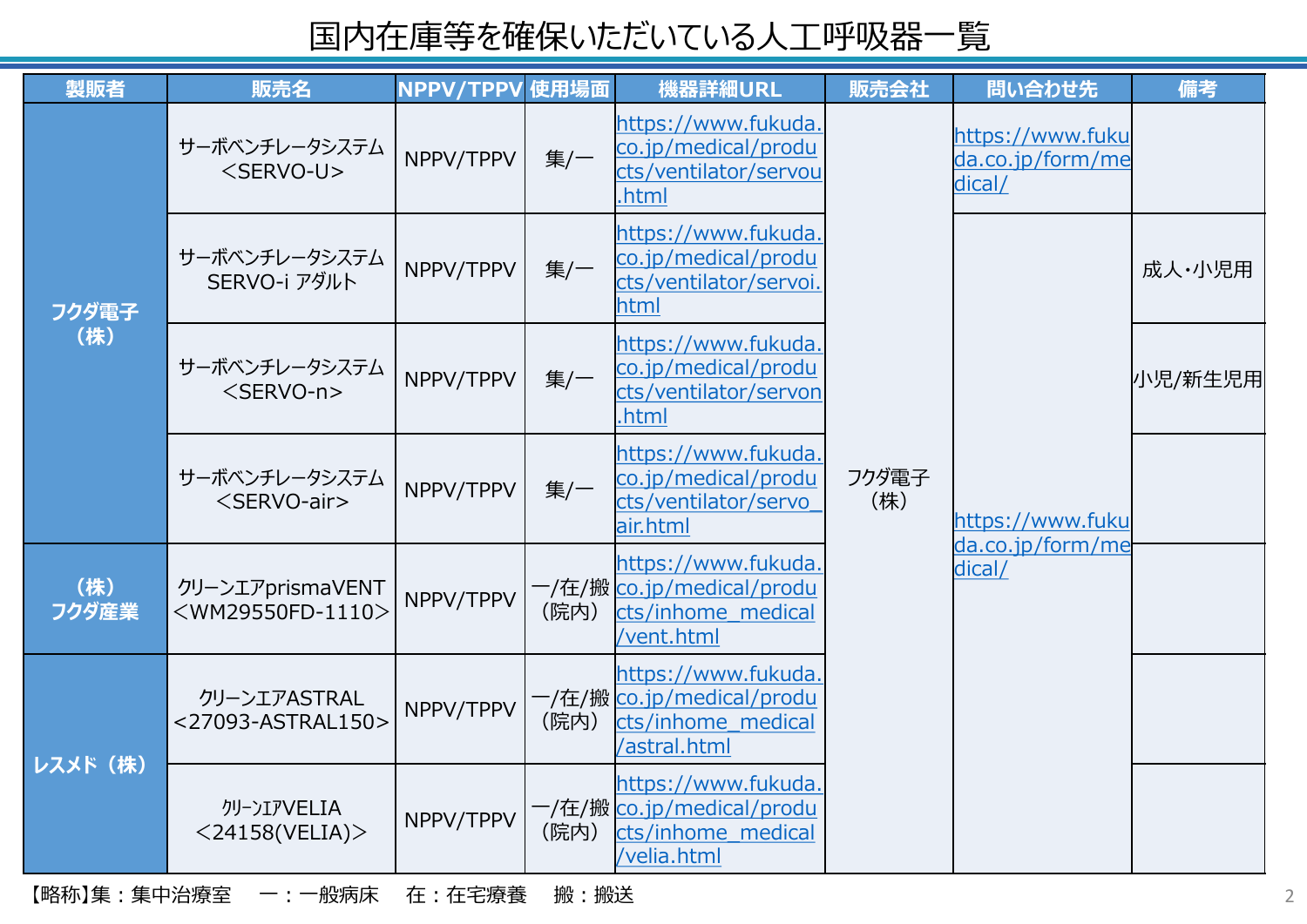| 製販者             | 販売名                            | NPPV/TPPV | 使用場面           | 機器詳細URL                                                                                                                                                               | 販売会社        | 問い合わせ先                                                                                           | 備考                             |
|-----------------|--------------------------------|-----------|----------------|-----------------------------------------------------------------------------------------------------------------------------------------------------------------------|-------------|--------------------------------------------------------------------------------------------------|--------------------------------|
| チェスト<br>(株)     | 汎用人工呼吸器<br>VIVOシリーズ            | NPPV/TPPV | 一/在            | https://www.ches<br>t-mi.co.jp/                                                                                                                                       | チェスト<br>(株) |                                                                                                  | Vivo45/Vivo45LS<br>(10月リリース予定) |
| コヴィディエン<br>ジャパン | ベンチレータ<br>PB980シリーズ            | NPPV/TPPV | 集/一            | https://www.medt<br>ronic.com/covidie<br>$n/$ ja-<br>jp/products/mech コヴィディエン ja/about/contact-<br>anical-<br>ventilation/puritan<br>-bennett-980-<br>ventilator.html | ジャパン        | https://www.medtr<br>onic.com/jp-<br>us.html?brand=mit<br>g&productid=mech<br>anical-ventilation |                                |
|                 | ニューポートベンチレータ<br>モデル e360       | NPPV/TPPV |                |                                                                                                                                                                       |             |                                                                                                  |                                |
|                 | ニューポートベンチレータ<br>モデル HT70       | NPPV/TPPV | 一/在/搬          | (株) 東機貿まで<br>お問合せください                                                                                                                                                 | (株)東機 <br>貿 | 03-5762-7252                                                                                     | 試用品 (中古品)<br>のみ在庫有り            |
| (株) TKB         | bellavistaベンチレータ               | NPPV/TPPV | 集/一/搬<br>/NICU |                                                                                                                                                                       |             |                                                                                                  |                                |
|                 | インファントベンチレータ<br><b>SLE6000</b> | NPPV/TPPV | 集/NICU         |                                                                                                                                                                       |             |                                                                                                  | 新生児·小児用                        |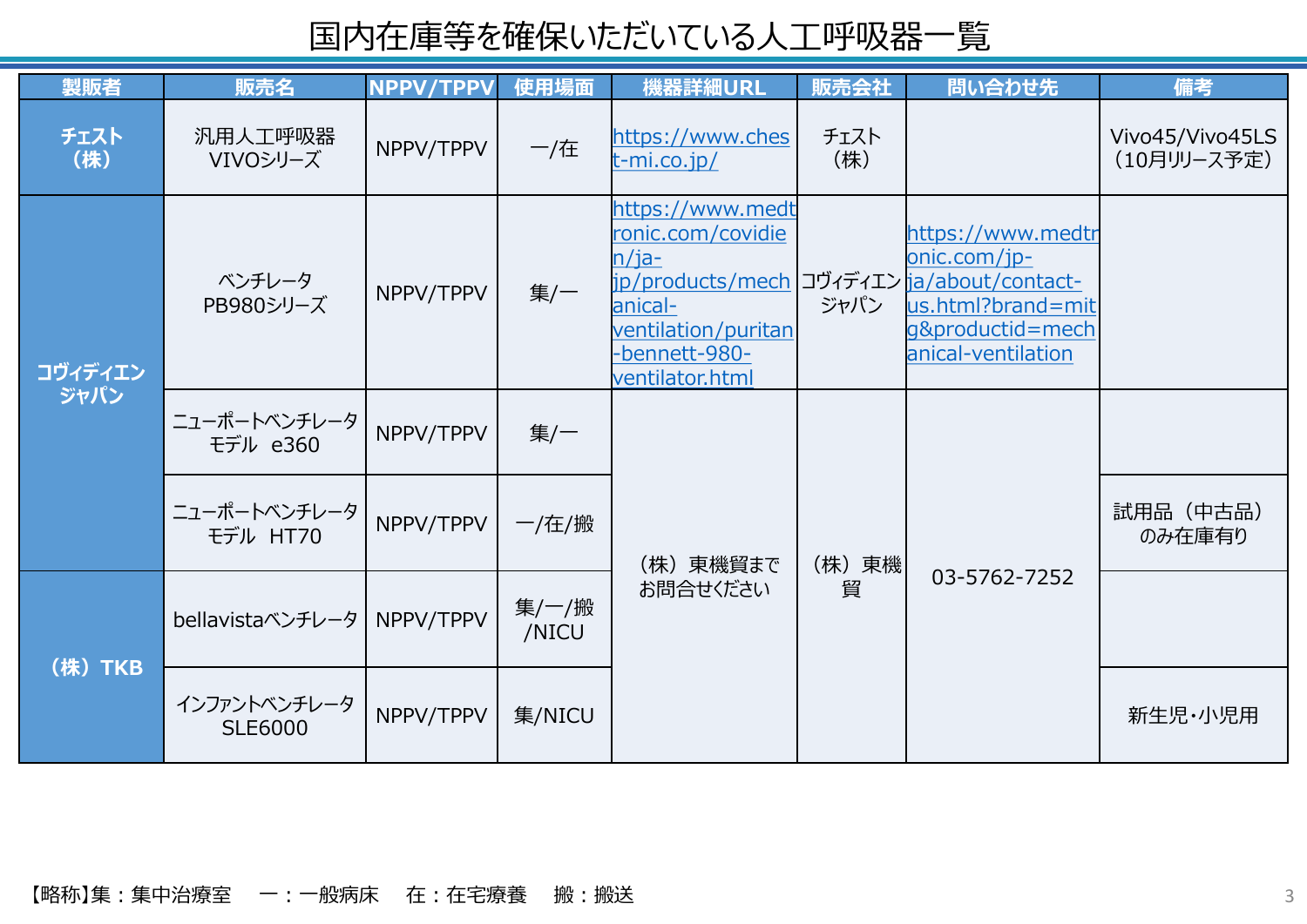| 製販者           | 販売名            | NPPV/TPPV | 使用場面  | 機器詳細URL                                                                                         | 販売会社                                                                          | 問い合わせ先        | 備考                               |
|---------------|----------------|-----------|-------|-------------------------------------------------------------------------------------------------|-------------------------------------------------------------------------------|---------------|----------------------------------|
| 日本光電工業<br>(株) | HAMILTON-C6    | NPPV/TPPV | 集/一/搬 | https://www.nihonkohd<br>en.co.jp/iryo/products/<br>resp resus/ventilator/h<br>amilton_c6.html  |                                                                               |               | 搬=院内搬送                           |
|               | HAMILTON-G5    | NPPV/TPPV | 集/一   | https://www.nihonkohd<br>en.co.jp/iryo/products/<br>resp resus/ventilator/h<br>amilton_g5.html  |                                                                               |               |                                  |
|               | HAMILTON-C3    | NPPV/TPPV | 集/一/搬 | https://www.nihonkohd<br>en.co.jp/iryo/products/<br>resp resus/ventilator/h<br>amilton_c3.html  | 03(5996)8000<br>ihonkohden.co<br>日本光電工業<br>.jp/feedback/i<br>(株)<br>ndex.html |               | 搬=院内搬送                           |
|               | HAMILTON-C1    | NPPV/TPPV | 集/一/搬 | https://www.nihonkohd<br>en.co.jp/iryo/products/<br>resp_resus/ventilator/h<br>amilton c1.html  |                                                                               | https://www.n | 搬=院内搬送                           |
|               | HAMILTON-T1    | NPPV/TPPV | 集/一/搬 | https://www.nihonkohd<br>en.co.jp/iryo/products/<br>resp_resus/ventilator/h<br>amilton t1.html  |                                                                               | 搬=院内搬送        |                                  |
|               | HAMILTON-MR 1  | NPPV/TPPV | 集/一/搬 | https://www.nihonkohd<br>en.co.jp/iryo/products/<br>resp_resus/ventilator/h<br>amilton mr1.html |                                                                               |               | 搬=院内搬送                           |
|               | <b>NKV-550</b> | NPPV/TPPV | 集/一   |                                                                                                 |                                                                               |               |                                  |
|               | <b>NKV-330</b> | NPPV/TPPV | 集/一/搬 | https://www.nihonkohd<br>en.co.jp/iryo/products/<br>resp resus/ventilator/n<br>kv330.html       |                                                                               |               | 搬=院内搬送<br>自発呼吸のある患<br>者さんでTPPV可能 |

【略称】集:集中治療室 一:一般病床 在:在宅療養 搬:搬送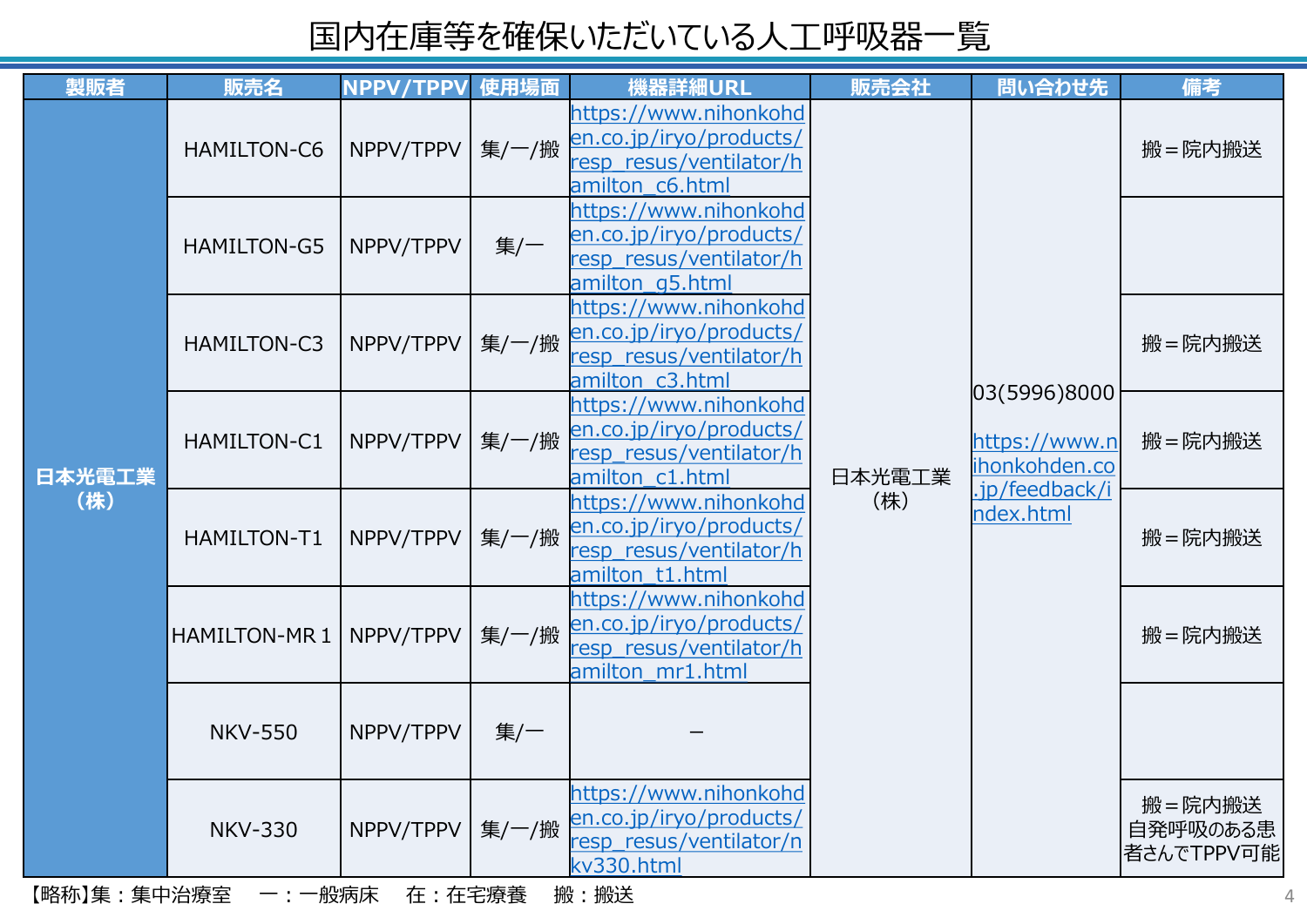| 製販者                   | 販売名                                                       | NPPV/TPPV   | 使用場面           | 機器詳細URL                                                                              | 販売会社           | 問い合わせ先                                                                   | 備考                                                                                              |
|-----------------------|-----------------------------------------------------------|-------------|----------------|--------------------------------------------------------------------------------------|----------------|--------------------------------------------------------------------------|-------------------------------------------------------------------------------------------------|
| (株)<br>スカイネット         | オールインワンVOCSN<br>ベンチレータ<br><prt-00853-100></prt-00853-100> | NPPV/TPPV   | 集/一/在/搬        | https://www.c-<br>ventec.jp/products<br>/vocsn-ventilator/                           | カフベンテック        |                                                                          | NPPV・TPPV・ネーザル<br>ハイフローのほか、酸素<br>03-5805-5835 濃縮器や吸引機ネブラ<br>https://www.c イザ、排痰補助機能を<br>搭載している。 |
|                       | オールインワンVOCSN<br>ベンチレータ<br><prt-00973-100></prt-00973-100> | NPPV/TPPV   | 集/一/在/搬        | https://www.c-<br>ventec.jp/products<br>/vocsn-vc-<br>ventilator/                    | (株)            | act/                                                                     | ventec.jp/cont NPPV・TPPV・ネーザル<br>ハイフローのほか、排痰<br> 補助機能を搭載してい<br>ほ。                               |
| レスメド<br>(株)           | NIPネーザルV                                                  | <b>NPPV</b> | 在              | https://medical.tei<br>iin-<br>pharma.co.jp/zaita<br>ku/product/nip-<br>v/index.html | 帝人ヘルスケア<br>(株) | https://www.t<br>eijin-<br>pharma.co.jp/<br>app/inquiry?ty<br>pe=Medical |                                                                                                 |
| (株)<br>フィリップス<br>ジャパン | V60ベンチレータ<br>$<$ R1053618>                                | NPPV/TPPV   | 集/一/搬<br>(院内)  | https://www.philip<br>s.co.jp/healthcare/<br>product/HCNOCTN<br>96/v60/sapurai       |                | 恪事業所まで                                                                   | TPPVは自発のある患<br>诸のみ                                                                              |
|                       | トリロジー100plus<br><r1054655tp></r1054655tp>                 | NPPV/TPPV   | 一/在/搬<br>(院内)  | https://www.philip<br>s.co.jp/healthcare/<br>product/HC105426<br>$0/100$ -plus       | (株)            | https://www.p<br>hilips.co.jp/a-<br>w/about-<br>philips/compa            |                                                                                                 |
|                       | トリロジー200plus<br><r1032804tp></r1032804tp>                 | NPPV/TPPV   | 一/在/搬<br>(院内)  | https://www.philip<br>s.co.jp/healthcare/<br>product/HC104000<br>5/200-plus          | フィリップス<br>ジャパン | $ny-$<br>profile/sleep-<br>and-<br>respiratory-                          |                                                                                                 |
|                       | トリロジーO2plus<br><r1040004tp></r1040004tp>                  | NPPV/TPPV   | $-$ /搬<br>(院内) | https://www.philip<br>s.co.jp/healthcare/<br>product/HCNOCTN<br>98/o2-plus           |                | care-<br>retailer.html                                                   |                                                                                                 |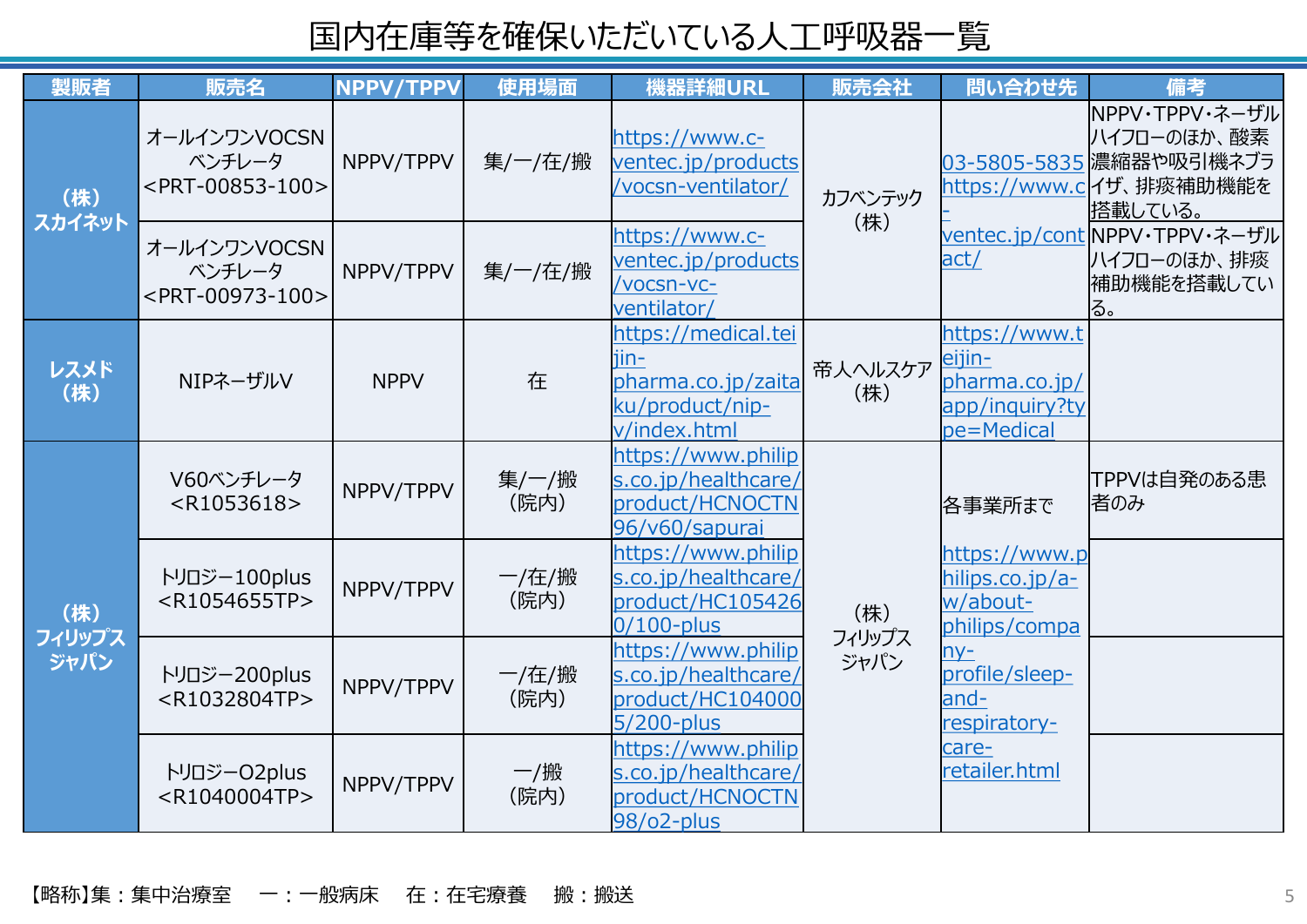| 製販者                   | 販売名                                                  | NPPV/TPPV   | 使用場面        | 機器詳細URL                                  | 販売会社           | 問い合わせ先                                                                                                                             | 備考            |
|-----------------------|------------------------------------------------------|-------------|-------------|------------------------------------------|----------------|------------------------------------------------------------------------------------------------------------------------------------|---------------|
| (株)<br>フィリップス<br>ジャパン | トリロジー Evo 02                                         | NPPV/TPPV   | (院内)        | althcare/product/HC005550<br>$0$ /evo    |                |                                                                                                                                    | 2.5kg以上<br>適応 |
|                       | E30 システム                                             | NPPV/TPPV   |             |                                          |                | 各事業所まで<br>https://www.philips.<br>co.jp/a-w/about-<br>philips/company-<br>profile/sleep-and-<br>respiratory-care-<br>retailer.html |               |
|                       | <b>BiPAP</b><br>A40システム<br>シルバーシリーズ<br>$<$ R1111177> | NPPV/TPPV   | (院内)        | althcare/product/HC107822<br>6/bipap-a40 | (株)            |                                                                                                                                    |               |
|                       | BiPAPハイブリッドA30<br>$<$ R1111181>                      | <b>NPPV</b> | 一/搬<br>(院内) |                                          | フィリップス<br>ジャパン |                                                                                                                                    |               |
| パシフィック<br>メディコ<br>(株) | LTV2 2200<br><r1137978></r1137978>                   | NPPV/TPPV   | 一/在/搬       | https://www.pacific-                     |                |                                                                                                                                    |               |
|                       | LTV2 2150<br><r1137979></r1137979>                   | NPPV/TPPV   | 一/在/搬       | medico.com/products/abe/#                |                |                                                                                                                                    |               |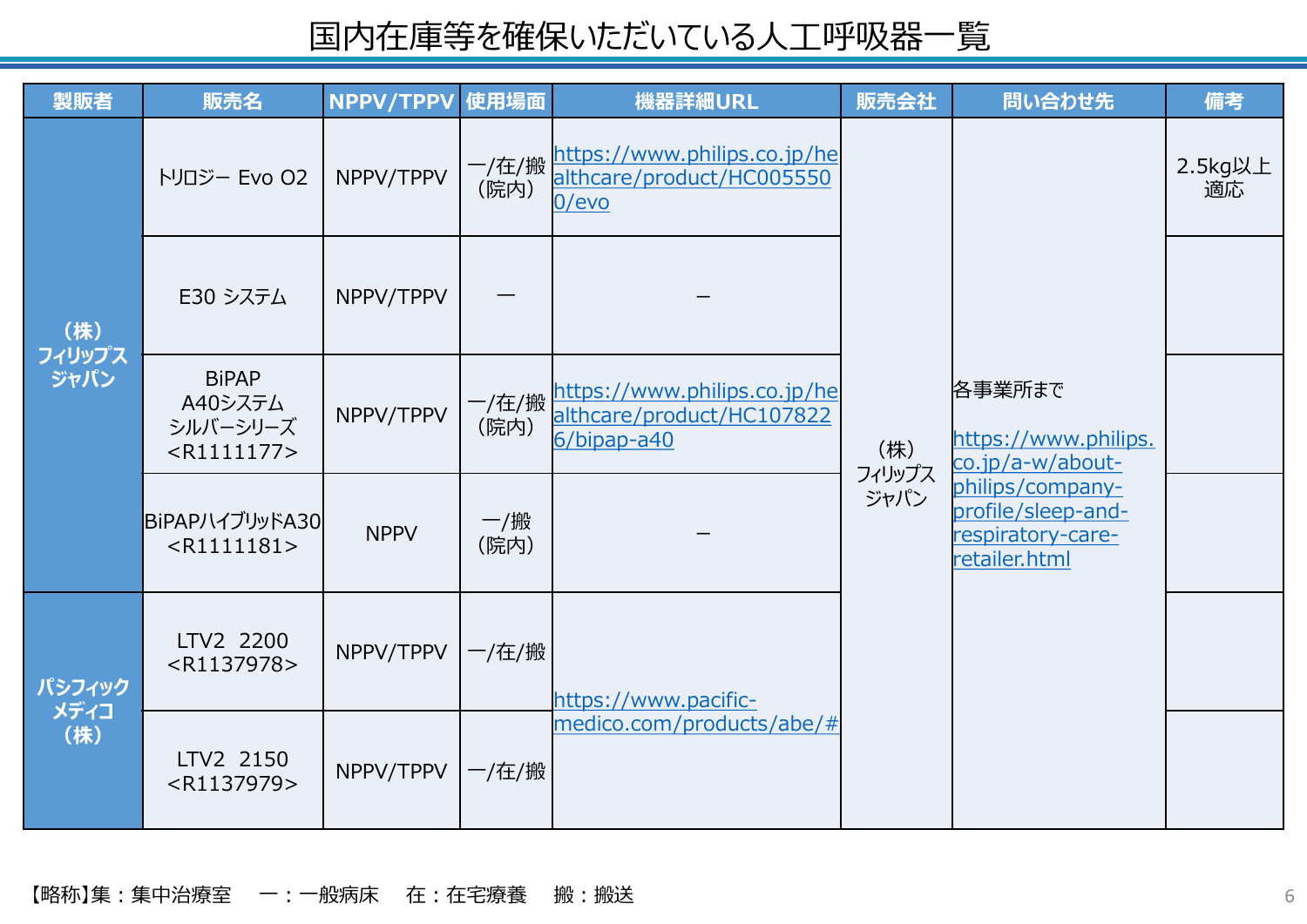| 製販者             | 販売名                              | <b>NPPV/TPPV</b> | 使用場面     | 機器詳細URL                                                                     | 販売会社            | 問い合わせ先                                                         | 備考                 |
|-----------------|----------------------------------|------------------|----------|-----------------------------------------------------------------------------|-----------------|----------------------------------------------------------------|--------------------|
| エア・ウォーター<br>(株) | ファビアンHFOシリーズ<br><ファビアンHFO>       | NPPV/TPPV        | 集/一/NICU | https://www.awi.c<br>o.jp/business/med<br>ical/equipment/re<br>spi.html     |                 |                                                                | 新生児·小児用            |
|                 | ファビアン<br><ファビアンevolution>        | NPPV/TPPV        | 集/一/NICU | https://www.awi.c<br>o.jp/business/med<br>ical/equipment/re<br>spi.html     | エア・ウォーター<br>(株) | $ 03 - 3578 - 7811 $<br>https://www.a<br>wi.co.jp/conta<br>ct/ | 新生児·小児用            |
|                 | ファビアンNIV<br><ファビアンNIV>           | <b>NPPV</b>      | 集/NICU   | https://www.awi.c<br>o.jp/business/med<br>ical/equipment/re<br>spi.html     |                 |                                                                | 新生児·小児用            |
|                 | インファントフローサイパップ<br><サイパップ>        | <b>NPPV</b>      | 集/NICU   | https://www.awi.c<br>o.jp/business/med<br>ical/equipment/re<br>spi.html     |                 |                                                                | 新生児·小児用<br>※レンタルのみ |
|                 | ケアベント<br><ケアベントATV/ケアベント <br>MRI | <b>NPPV</b>      | 搬        | https://www.awi.c<br>o.jp/business/med<br>ical/equipment/br<br>eathing.html |                 |                                                                | 小児・成人              |
| オリジン医科工業<br>(株) | オリジン人工呼吸器<br>Puppy-X             | NPPV/TPPV        | 一/在/搬    | http://www.origin<br>med.co.jp/product<br>s/product00.html                  | オリジン医科<br>工業(株) | 03-3815-4621                                                   |                    |